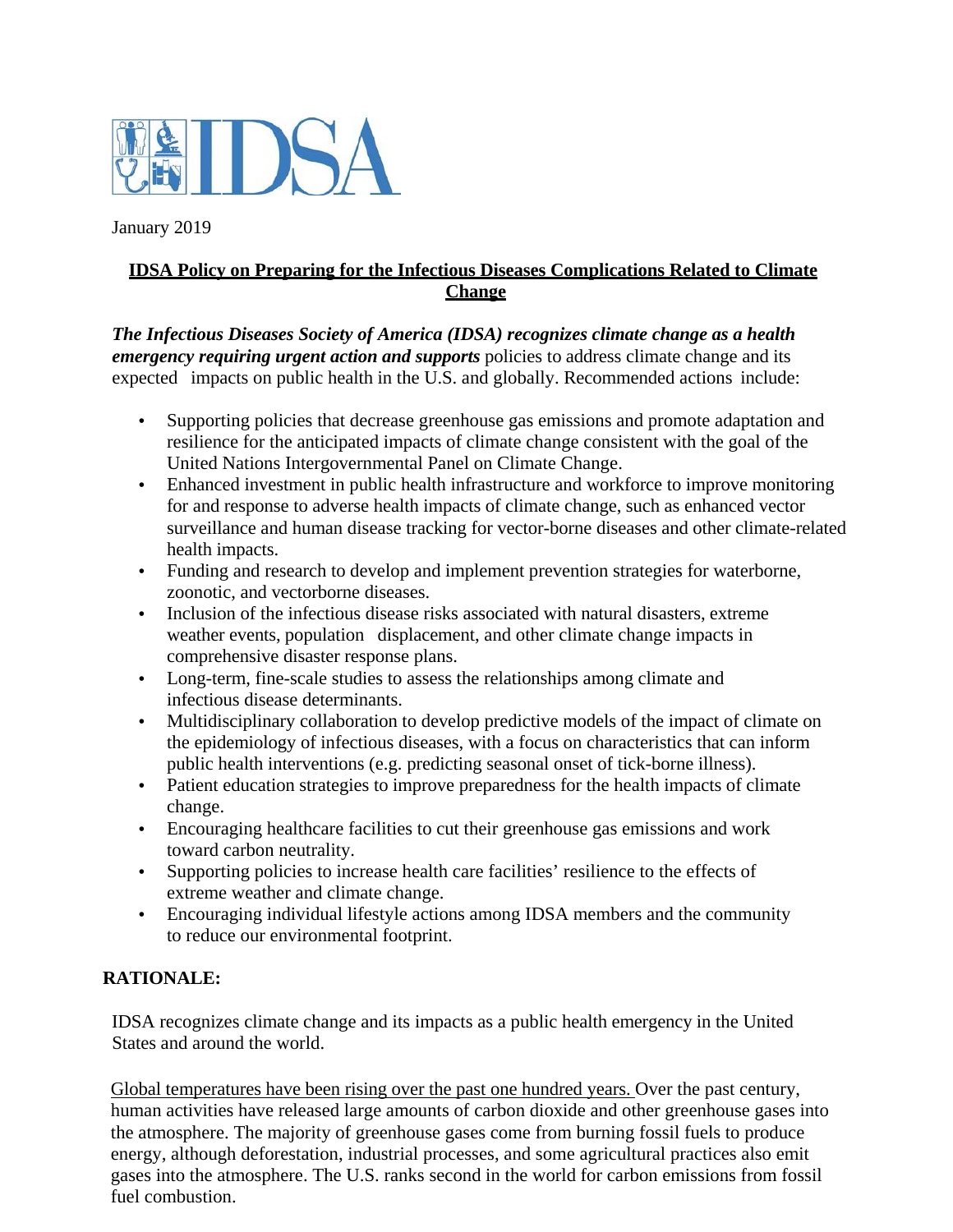Significant adverse heath impacts of climate change are already occurring and expected to worsen. The consensus of climate scientists is that these changes are the result of human activity. The United States Global Change Research Program's Fourth National Climate Assessment released in 2018 projects that if current trends continue, annual average global temperatures could warm by an additional 4.7 Centigrade degrees by the end of the century.

Many infectious diseases are likely to be affected by the changes in weather and geography that climate change brings, and current epidemiologic patterns may be altered. Some newer studies have also shown a link between temperature increases and higher rates of antimicrobial resistance. *These changes could shift how infectious diseases (ID) physicians, researchers and the public health system evaluate and prepare for many infectious diseases.*

#### Waterborne Infectious Diseases

As sea levels rise and the frequency of severe and extreme weather events increases, the incidence of waterborne diseases are likely to increase. After Hurricane Maria crippled Puerto Rico in 2017 the sewer systems were overwhelmed, and regular overflows and flooding occurred for several weeks after the initial storms. This led to dozens of cases of leptospirosis with at least three confirmed deaths. Massive flooding can severely damage sanitation and water supply systems, which can jeopardize safe water supply and facilitate the transmission of waterborne infectious diseases. In Haiti, recent hurricanes have severely damaged infrastructure and led to a large outbreak of cholera. Other waterborne disease threats exacerbated by current and ongoing warming include non-cholera vibrio species and harmful algal blooms in US coastal waters. *Better techniques to safeguard water supplies and improved disaster planning would greatly reduce the morbidity and mortality from these events.* 

#### Zoonotic Infectious Diseases

Climate change affects the habitats and behaviors of many kinds of wildlife, with attendant implications for public health. For example, West Nile Virus (WNV) human disease rates are related to seasonal precipitation and temperature. Droughts have been associated with severe WNV seasons. While the nature of this relationship is not completely clear, during a drought Culex mosquito vectors and avian hosts may be brought into closer contact at remaining sources of standing water, leading to elevated mosquito WNV infection rates. Disruption of ecosystems can lead to the emergence or re-emergency of zoonotic diseases. *Improved surveillance capacity in human and animal populations will allow scientists and health authorities better track and more rapidly respond to outbreaks which will be vital in containing emerging and re-emerging infections both in the US and globally.*

#### Vector-borne Diseases

As the planet warms, vectors such as ticks and mosquitos have the potential to spread and inhabit expanded geographic areas. This could place new populations at risk. One example of this vector spread is the migration of the *Aedes aegypti* mosquito. Originally located only in the Southeast portion of the United States, this vector for the chikungunya, dengue, yellow fever, and Zika viruses has had its habitat extended into most of the mid-Atlantic and Midwest due to climate and weather changes, putting a significantly larger portion of the US at risk for potential outbreaks of these diseases. Naïve populations are particularly at risk due to lack of immunity and local awareness of previously unencountered diseases. Some researchers have estimated that curbing climate change could decrease cases of dengue by as many as three million each year.

Lyme and other tickborne disease incidences have increased significantly since 2004, coinciding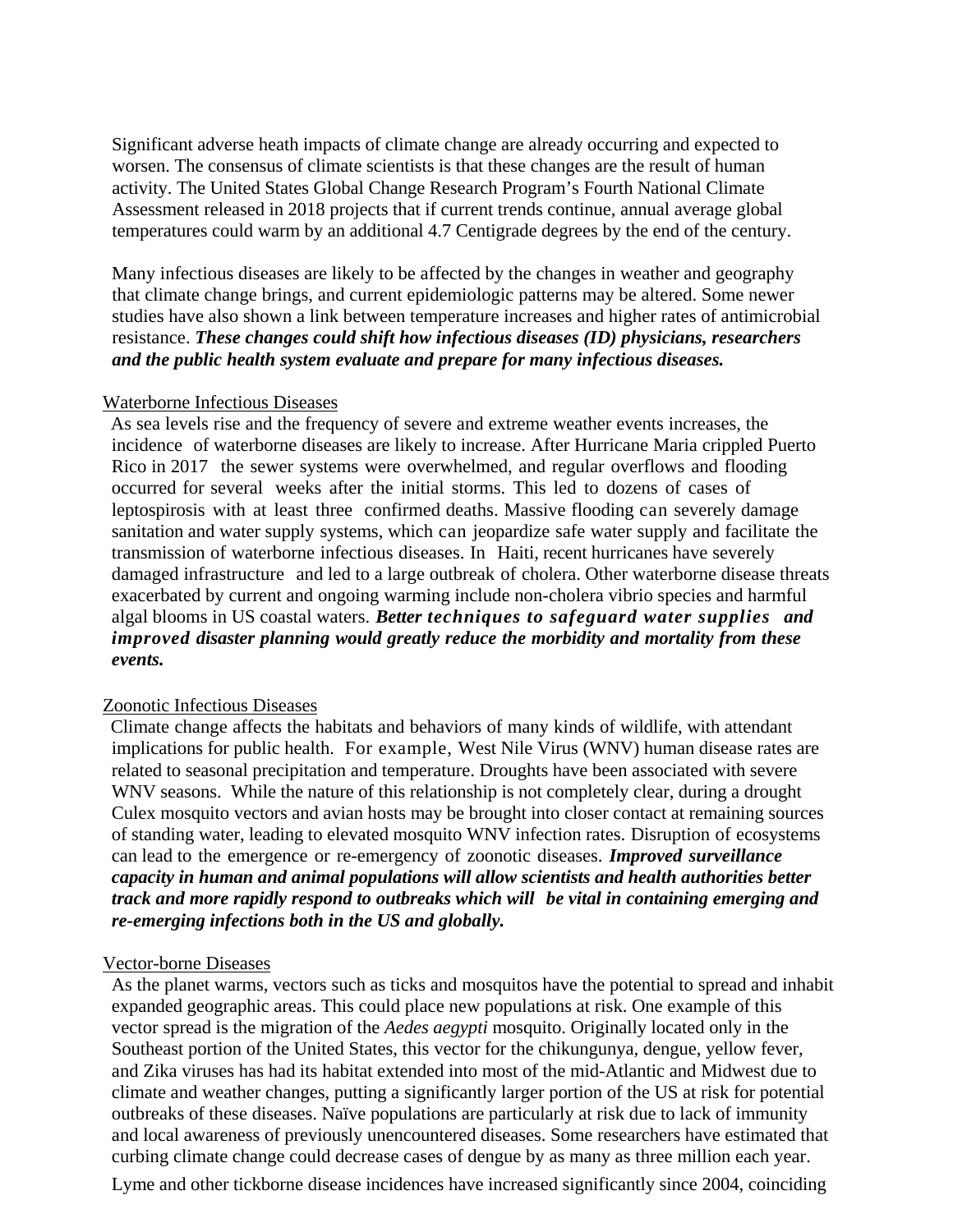with increases in the geographic range, abundance, and seasonal duration of various tick species in North America and Europe over the past two decades. This habitat expansion has followed steadily increasing ambient temperatures, including into far northern and high-altitude ecosystems.

### *Additional research is needed to address knowledge gaps regarding optimal prevention strategies for tickborne diseases. Further, increased funding is needed to implement proven techniques to prevent the further geographic spread of mosquito vectors.*

### Population Displacement

As climate change leads to increases in more frequent and severe storms in some areas, it also may decrease the availability of arable and pastoral lands, food supply and quality, and potable water elsewhere. These changes, and the ensuing conflicts over remaining resources, are likely to cause mass migrations and drive populations from rural into sprawling urban areas. Any time large populations are displaced and forced to migrate, either temporarily or permanently, the incidence of waterborne and respiratory infections increases dramatically. Densely-populated camps for internally displaced populations, refugees, or weather-related evacuees are at increased risk from epidemic disease, due to the vulnerability of temporary shelters to severe weather events, unreliable potable water supplies, inadequate sanitation, challenging hygiene promotion, and limited healthcare resources. Recent and ongoing cholera outbreaks in the Central African Republic, Cameroon, Niger, Nigeria, Ethiopia, Kenya, and the Democratic Republic of Congo underscore the vulnerability of displaced populations. In the U.S., over 1000 cases of diarrheal diseases were reported from 20 different outbreaks affecting evacuees from Hurricane Katrina. Climate change is likely to significantly contribute to population displacement caused by natural disasters and increasingly inhospitable environments. By considering and including climate change factors in disaster preparedness plans, government authorities and non-governmental organizations will be more capable of responding and adapting to these predictable new challenges.

## **Need for immediate and substantial global greenhouse gas emissions reductions, as well as regional adaptation effort.**

The United Nations Intergovernmental Panel on Climate Change calls for "rapid and far reaching" transitions in land, energy, industry, buildings, transportation, and cities, with the aim of limiting global warming to 1.5 degrees Centigrade by reducing global net human-related emissions of carbon dioxide by approximately 45% from 2010 levels by 2030. Immediate and substantial reductions in global greenhouse gas emissions are necessary, as well as regional adaption efforts, to prevent calamitous effects on the environment and to avoid the most severe human health consequences.

In addition, the U.S. health care sector accounts for nearly 1/10th of U.S. greenhouse gas emissions. Health care professionals therefore have an important role to play in transforming the way our hospitals and clinics operate.

Healthcare facilities and manufacturers and suppliers of medications and other essential healthcare supplies should conduct vulnerability assessments and engage in adaptation planning to improve healthcare system and community resiliency.

Individual lifestyle actions (e.g., walking or cycling rather than driving, eating less meat, reducing food waste, and conserving energy) are the easiest for us to undertake, offer many benefits for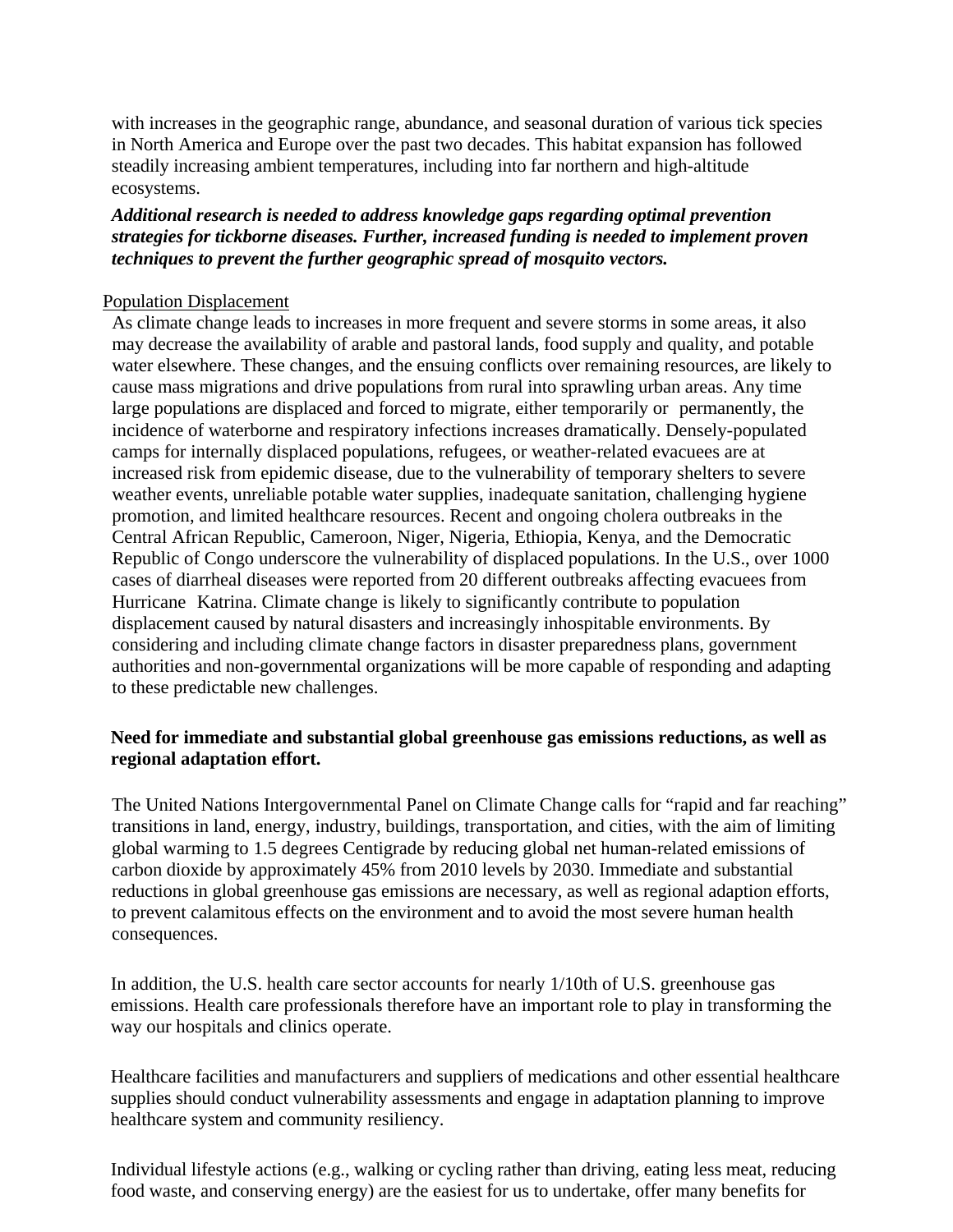personal wellness, and should be encouraged to help reduce our environmental footprint. As educators, physicians and health institutions, we should raise awareness about the consequences of climate change and environmental degradation to infectious diseases through community-focused education and advocate for a low-carbon future. Finally, we should continue to generate research knowledge that elucidates the causal links between climate change and human health particularly in the area of infectious disease.

### **RELEVANT REFERENCES:**

- 1) USGCRP, 2016: The Impacts of Climate Change on Human Health in the United States: A Scientific Assessment. Crimmins, A., J. Balbus, J.L. Gamble, C.B. Beard, J.E. Bell, D. Dodgen, R.J. Eisen, N. Fann, M.D. Hawkins, S.C. Herring, L. Jantarasami, D.M. Mills, S. Saha, M.C. Sarofim, J. Trtanj, and L. Ziska, Eds. U.S. Global Change Research Program, Washington, DC, 312 pp.<http://dx.doi.org/10.7930/J0R49NQX>
- 2) Philip M Polgreen, Evelyn L Polgreen; Infectious Diseases, Weather, and Climate, Clinical Infectious Diseases, Volume 66, Issue 6, 5 March 2018, Pages 815–817, <https://doi.org/10.1093/cid/cix1105>
- 3) Richard J. Hall, Leone M. Brown, Sonia Altizer; Modeling vector-borne disease risk in migratory animals under climate change, Integrative and Comparative Biology, Volume 56, Issue 2, 1 August 2016, Pages 353–364,<https://doi.org/10.1093/icb/icw049>
- 4) Eric P. Hoberg, Daniel R. Brooks. Evolution in action: climate change, biodiversity dynamics and emerging infectious disease. Phil. Trans. R. Soc. B 2015 370 20130553; DOI: 10.1098/rstb.2013.0553. Published 16 February 2015
- 5) Colleen A. Burge, C. Mark Eakin, Carolyn S. Friedman, et. al. Climate Change Influences on Marine Infectious Diseases: Implications for Management and Society. Annual Review of Marine Science 2014 6:1, 249-277
- 6) Diarmid Campbell-Lendrum, Lucien Manga, Magaran Bagayoko, Johannes Sommerfeld. Climate change and vector-borne diseases: what are the implications for public health research and policy? Phil. Trans. R. Soc. B 2015 370 20130552; DOI: 10.1098/rstb.2013.0552. Published 16 February 2015
- 7) Watts, Nick et al. The Lancet Countdown: tracking progress on health and climate change. The Lancet, Volume 389, Issue 10074 , 1151 – 1164
- 8) Centers for Disease Control and Prevention. Climate and Health. <https://www.cdc.gov/climateandhealth/>
- 9) Mark A. Hayes, Antoinette J. Piaggio. Assessing the potential impacts of a changing climate on the distribution of a rabies vector. PLOS ONE Pub. Feb. 21, 2018. <https://doi.org/10.1371/journal.pone.0192887>
- 10) Forde TL, Orsel K, Zadoks RN, et. al. Bacterial Genomics Reveal the Complex Epidemiology of an Emerging Pathogen in Arctic and Boreal Ungulates. Front Microbiol. 2016 Nov 7;7:1759. https://doi.org/10.3389/fmicb.2016.01759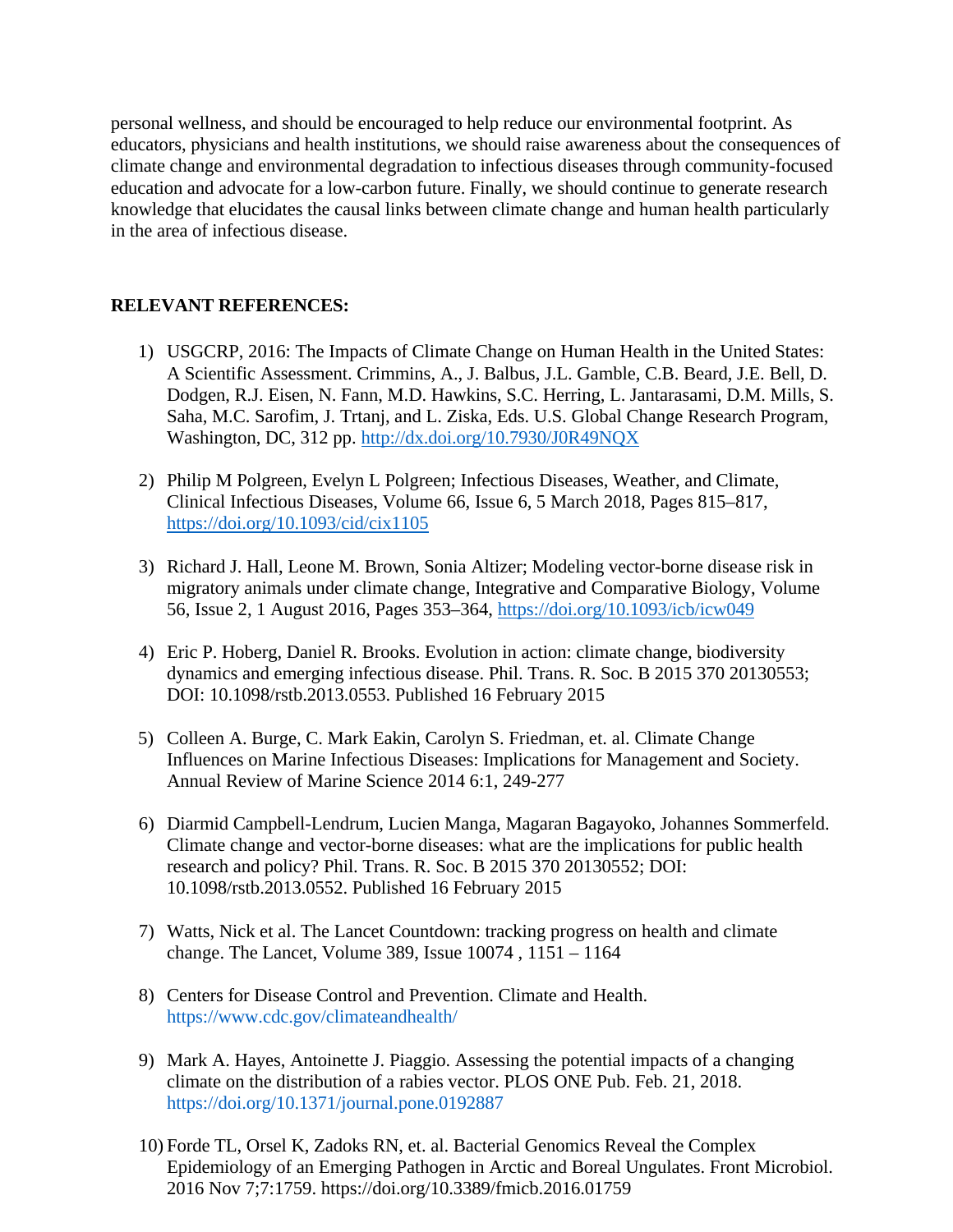- 11) Toph Allen, Kris A. Murray, Carlos Zambrana-Torrelio, et. al. Global hotspots and correlates of emerging zoonotic diseases. Nature Communications. Pub. Oct. 24, 2017. 1124 (2017) doi:10.1038/s41467-017-00923-8
- 12) Seervai S, Blumenthal D. To be high performing, the US health system will need to adapt to climate change. In: To the point. New York: The Commonwealth Fund, April 18, 2018 (https://www .commonwealthfund .org/blog/ 2018/ be -high-performing-ushealth-system-will-need-adapt-climate-change).
- 13) Haines A, Ebi K. The Imperative for Climate Action to Protect Health. N Engl J Med 2019;380:263-73.
- 14) Solomon CG; LaRocque RC. Climate Change A Health Emergency. N Engl J Med 2019;380:263-73.
- 15) World Health Organization. Regional Office for Africa. Weekly Bulletin on Outbreaks and Other Emergencies. Week 39: 22-28 September 2018. Available at: http://apps.who.int/iris/bitstream/handle/10665/275136/OEW39- 2228092018.pdf?sequence=5&isAllowed=y
- 16) World Health Organization. Regional Office for Africa. Weekly Bulletin on Outbreaks and Other Emergencies. Week 28: 7-13 July 2018. Available at: http://apps.who.int/iris/bitstream/handle/10665/273143/OEW28- 0713072018.pdf?sequence=1&isAllowed=y
- 17) Unicef. Niger Humanitarian Situation Report. 30 Novembre 2018. Available at: https://reliefweb.int/sites/reliefweb.int/files/resources/UNICEF%20Niger%20Humani tarian%20Situation%20Report%20November%202018%282%29.pdf
- 18) Greer A, Ng V, and Fisman D. Climate change and infectious diseases in North America: the road ahead. Canadian Medical Association Journal. 2008 March 11;178(6):715-22.
- 19) Moore SM, Eisen RJ, Monaghan A and Mead P. Meteorological influences and the seasonality of Lyme disease in the United States. American Journal of Tropical Medicine and Hygiene. 2014 Mar;90(3):486-96.
- 20) Hedlund C, Blomstedt Y, and Schumann B. Association of climatic factors with infectious diseases in the Arctic and subarctic region – a systematic review. Global Health Action. 2014 July 1. http://dx.doi.org/10.3402/gha.v7.24161
- 21) Parkinson AJ and Evengard B. climate change, its impact on human health in the Arctic and the public health response to threats of emerging infectious diseases. Global Health Action. 2009 November 11. DOI: 10.3402/gha.v2i0.2075
- 22) Paz S, Malkinson D, Green MS, Tsioni G, Papa A, Danis K, Sirbu A, Ceianu C, Katatlin K, Ferenczi E, Zeller H, and Semenza JC. Permissive summer temperatures of the 2010 European West Nile fever upsurge. PLoS ONE. 1013 February 19;8(2): e56398. doi:10.1371/journal.pone.0056398